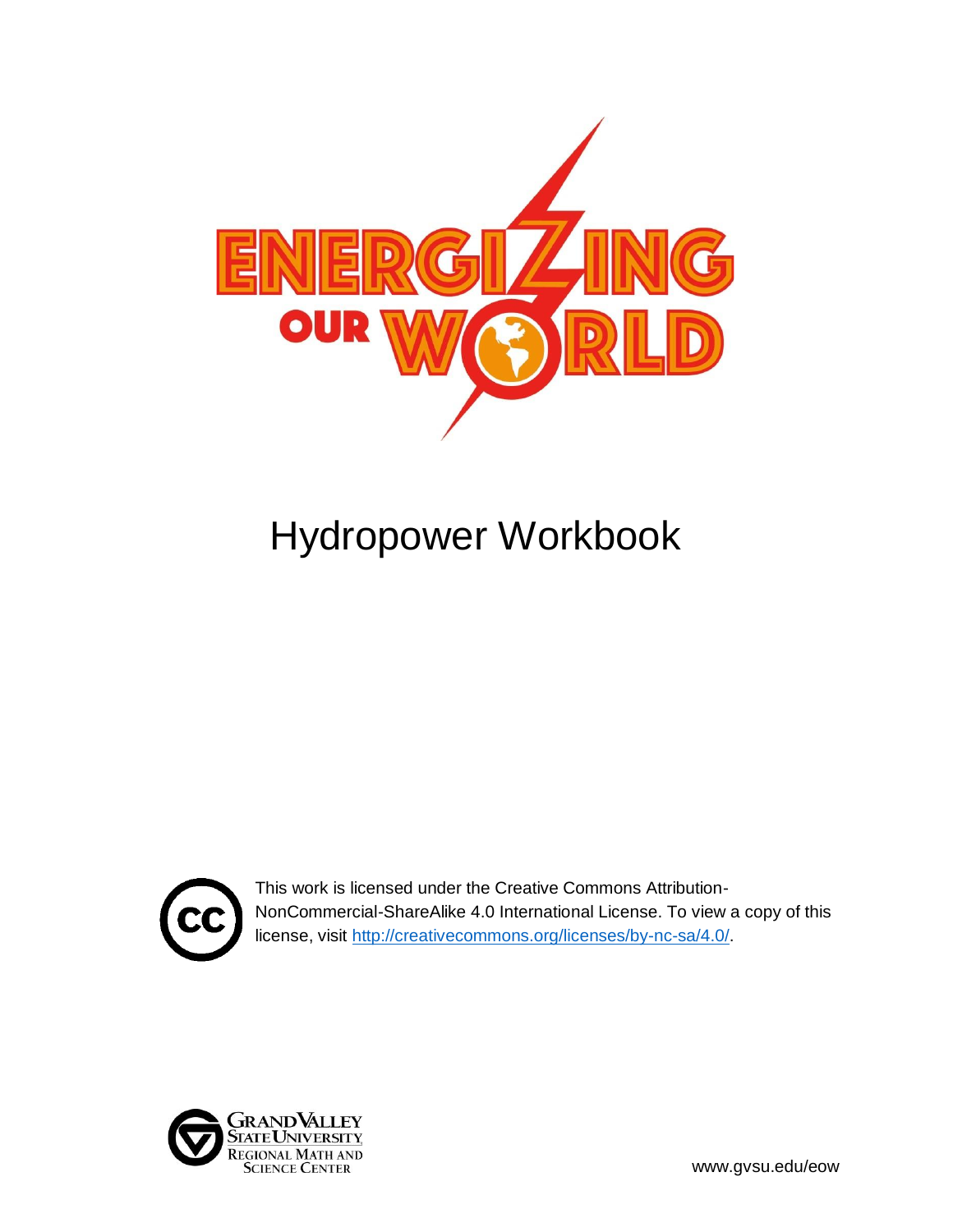# Hydropower

Shining New Ways of Sustainable Power

## **Introduction**

### *Key terms:*

**Kinetic energy:** the energy of motion.

Science Center

**Mechanical energy:** energy that can be used to do work. **Turbine:** a machine in which the kinetic energy of a moving fluid is converted into mechanical energy by causing a series of buckets, paddles, or blades on a rotor to rotate.

**Hydroelectricity:** electricity produced by the energy of running water. **Potential energy:** the energy stored by an object as a result of its position.

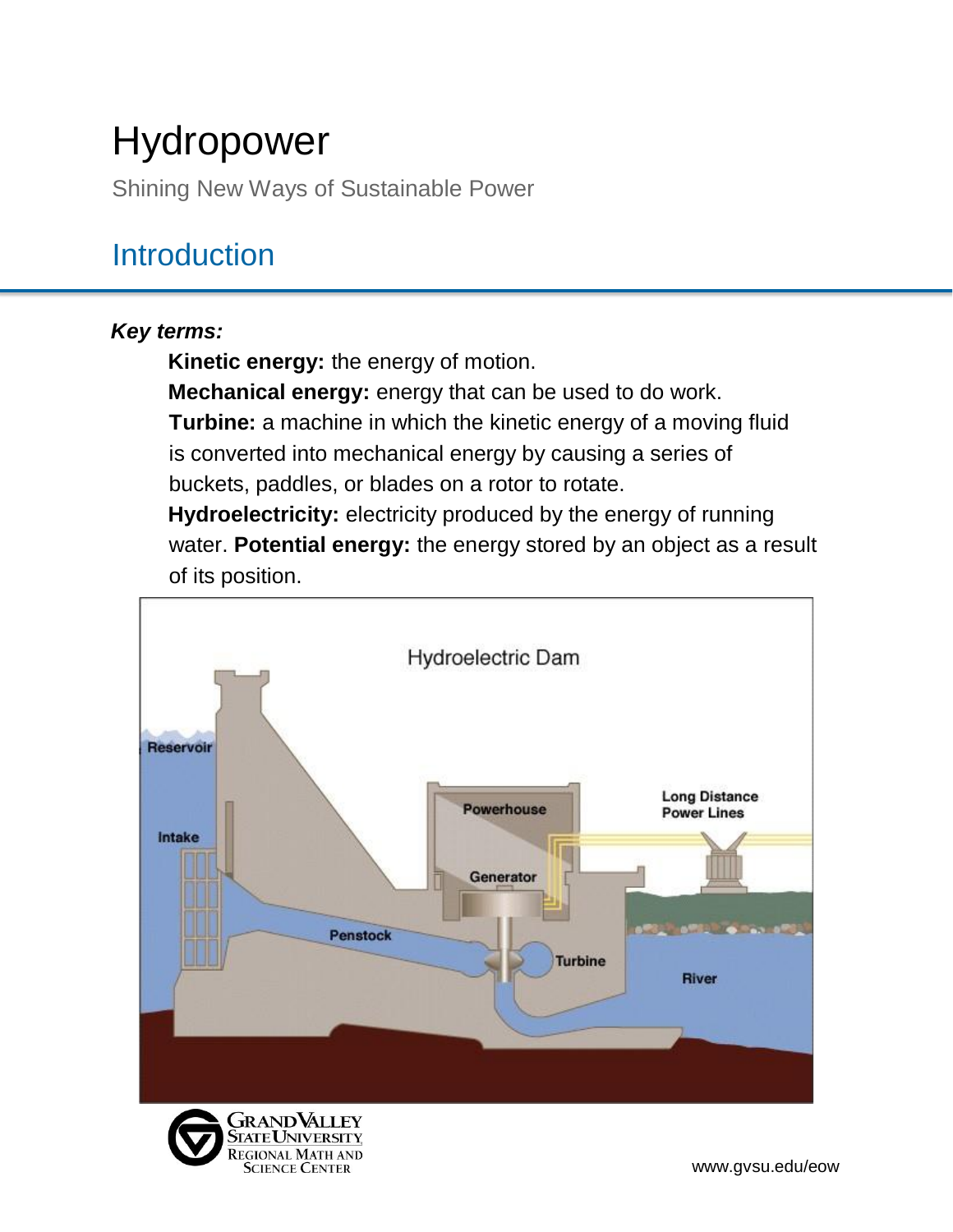[Hydropower 101](https://youtu.be/q8HmRLCgDAI) - Check out this video to learn the basics of hydropower and how it impacts the environment!

Hydropower is the renewable energy source that uses flowing water to generate electricity. Hydro plants produce electricity using turbines and generators. The moving water creates mechanical energy that allows motors on the turbine to spin. The turbine is connected to an electromagnetic generator which is able to produce electricity when the turbine spins. Dams and flow of rivers are two main types of hydroelectricity production and they use potential energy from water to generate electricity.

Hydropower has many benefits such as being cost competitive and reliable. It can be used as base-load power, reliable water supply, and can also sometimes help with flood control. But, even though dams have many advantages, they also have some concerns regarding the environment and human safety. Large dams can change wildlife habitat as well as block fish passage, and force people in the riverside communities to move out of their homes. Another concern is that in the case of dam failure there could be some catastrophic consequences to the lives of those who live downstream.

#### **Water Wheel Instructions**

Water wheels use the energy of flowing or falling water (or both) to turn the wheel. The axle of the turning wheel can then be used to power other machines. Water wheels have historically been used for many purposes (e.g. milling flour, grinding wood to make paper, and ore crushing) and are a good example of the power of water. With this in mind, you will construct your own water wheel to examine hydropower firsthand. To do this, gather the materials listed below and then construct your water wheel following the instructions.

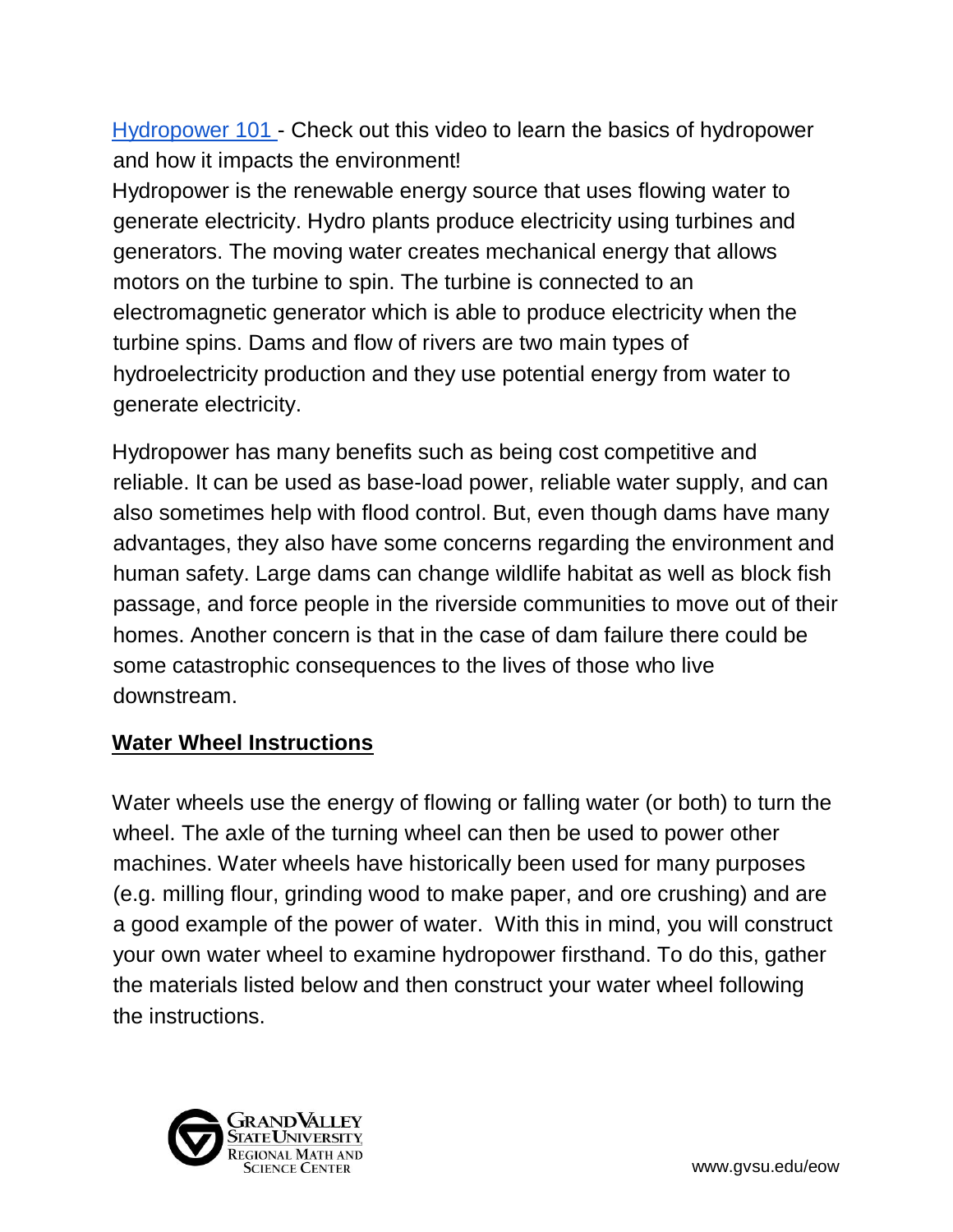## **Activity**

#### *Materials*

- 2 styrofoam plates
- Small plastic cups of the same size
- Plenty of tape
- Wooden skewer (long thin piece of wood)
- Pencil
- Water

### *What to do - [YouTube Tutorial](https://youtu.be/1FpGvLKW0iY)*

**Step 1.** CAREFULLY puncture a hole through the middle point of each styrofoam plate using a pencil.

**Step 2.** Take one cup and one plate and tape the cup to the edge of the plate. The lip of the cup should be in line with the edge of the plate.

- Continue this process around the plate for a total of about 5-6 cups taped only to the first plate. The lips of the cups should be touching the edge of the plate and touching each other.

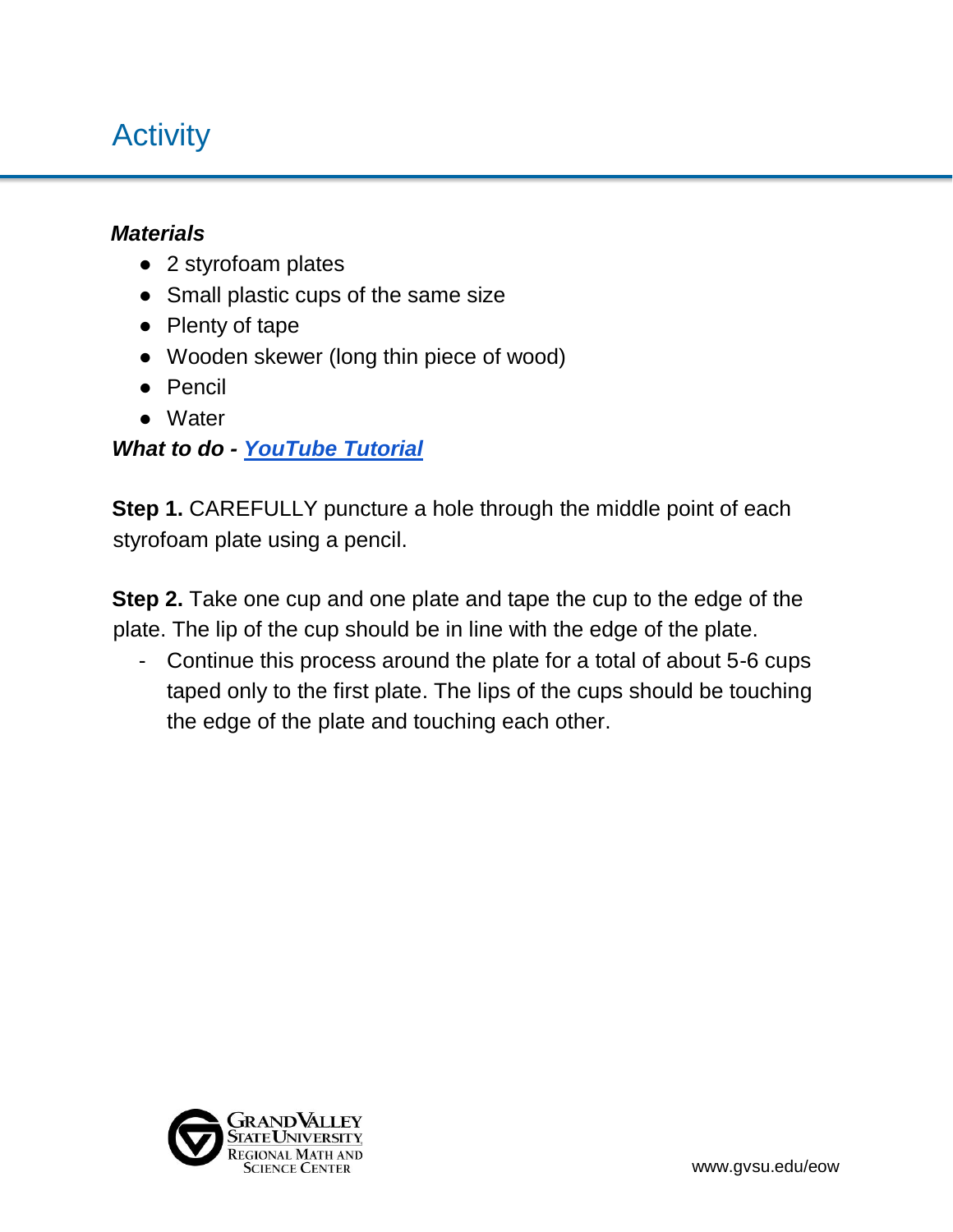

**Step 3.** Once you have attached all the cups to one of the plates, take the other styrofoam plate and match it with the first plate so that the cups are in the middle, as shown in the picture below. Tape all the cups to the second plate in the same way as you did with the first plate so that they are connected.

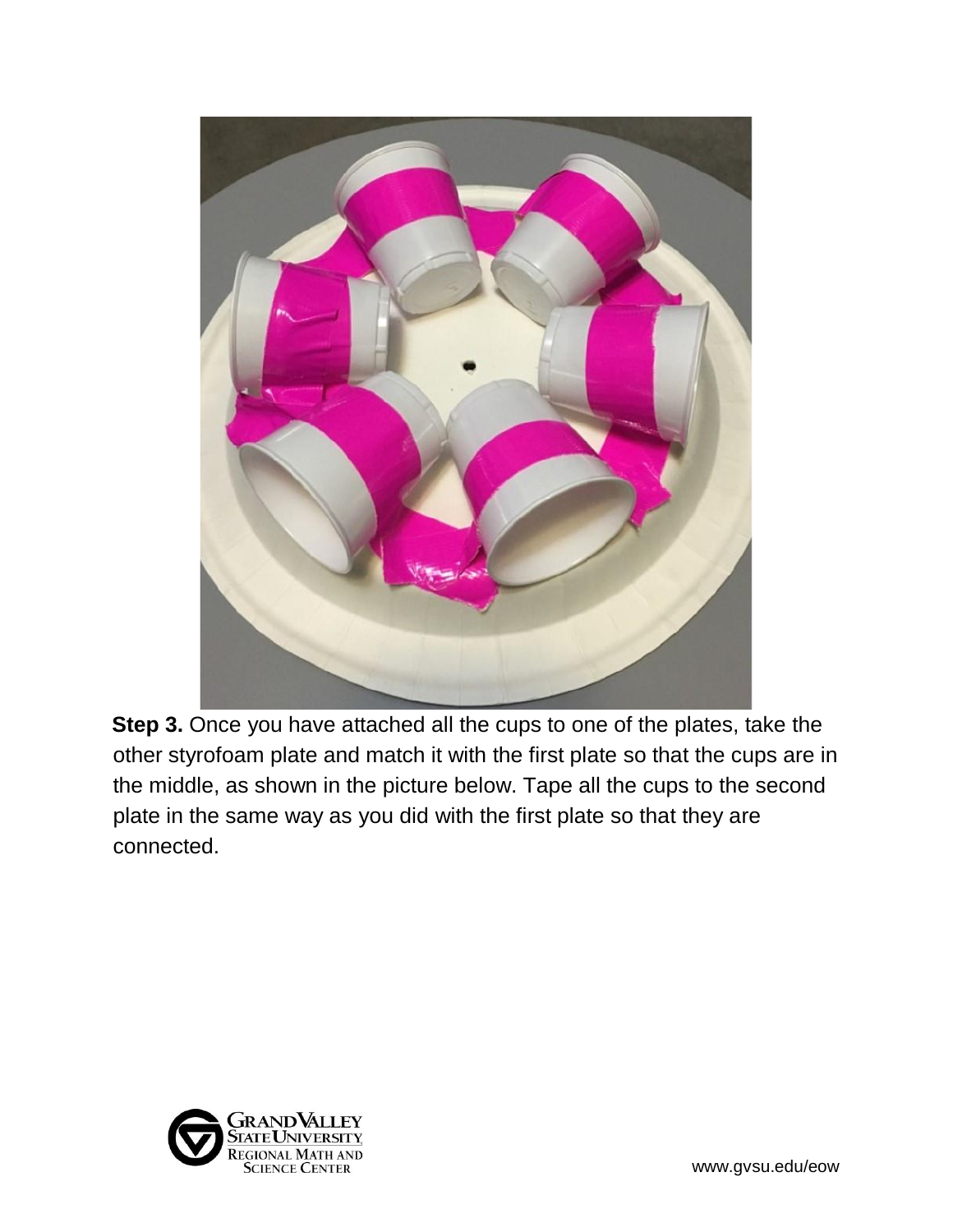

**Step 4.** Once all the cups are attached, poke the skewer through the holes you made in the center of the plates.

**Step 5.** With hands on both sides of the skewer, hold your water wheel under a sink so that the cups begin to fill with water and the wheel begins to spin!

- Don't pour your water at the very top of the wheel – instead aim for the cups that are slightly down (imagine about 10 o'clock on a clock face). Your wheel should start turning!



You have now created an **Overshot Waterwheel** that functions like the image below.

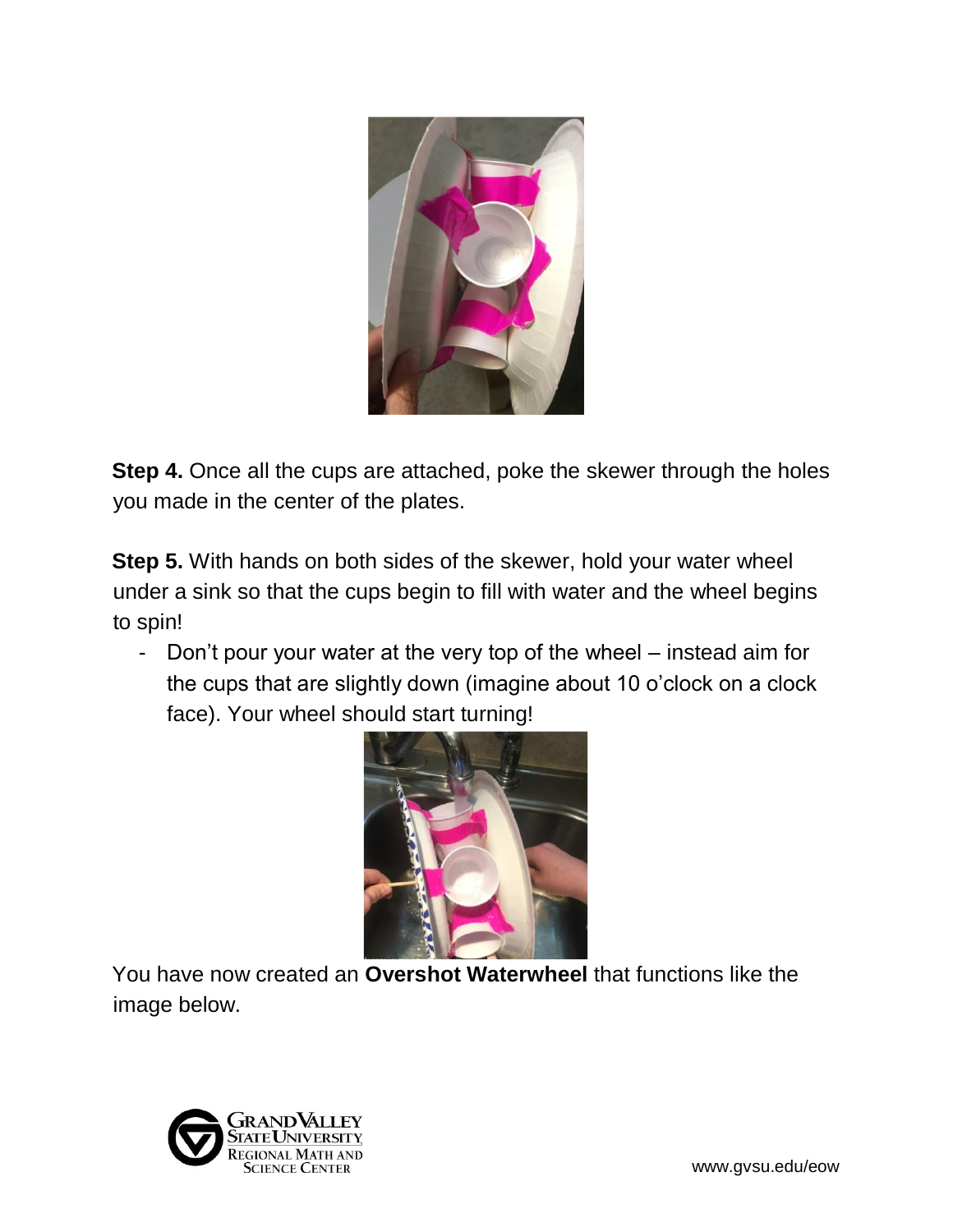

An overshot wheel includes a vertical wheel with a horizontal axle. A typical overshot wheel has the water channelled to the wheel at the top and slightly beyond the axle. The water collects in the buckets on that side of the wheel, making it heavier than the other "empty" side. The weight turns the wheel, and the water flows out into the tailwater when the wheel rotates enough to invert the buckets. The overshot design is very efficient, it can achieve 90%,and does not require rapid flow.

This specific wheel design is best suited to larger heads than the other types of wheels so they are most often seen in areas with hilly landscapes.

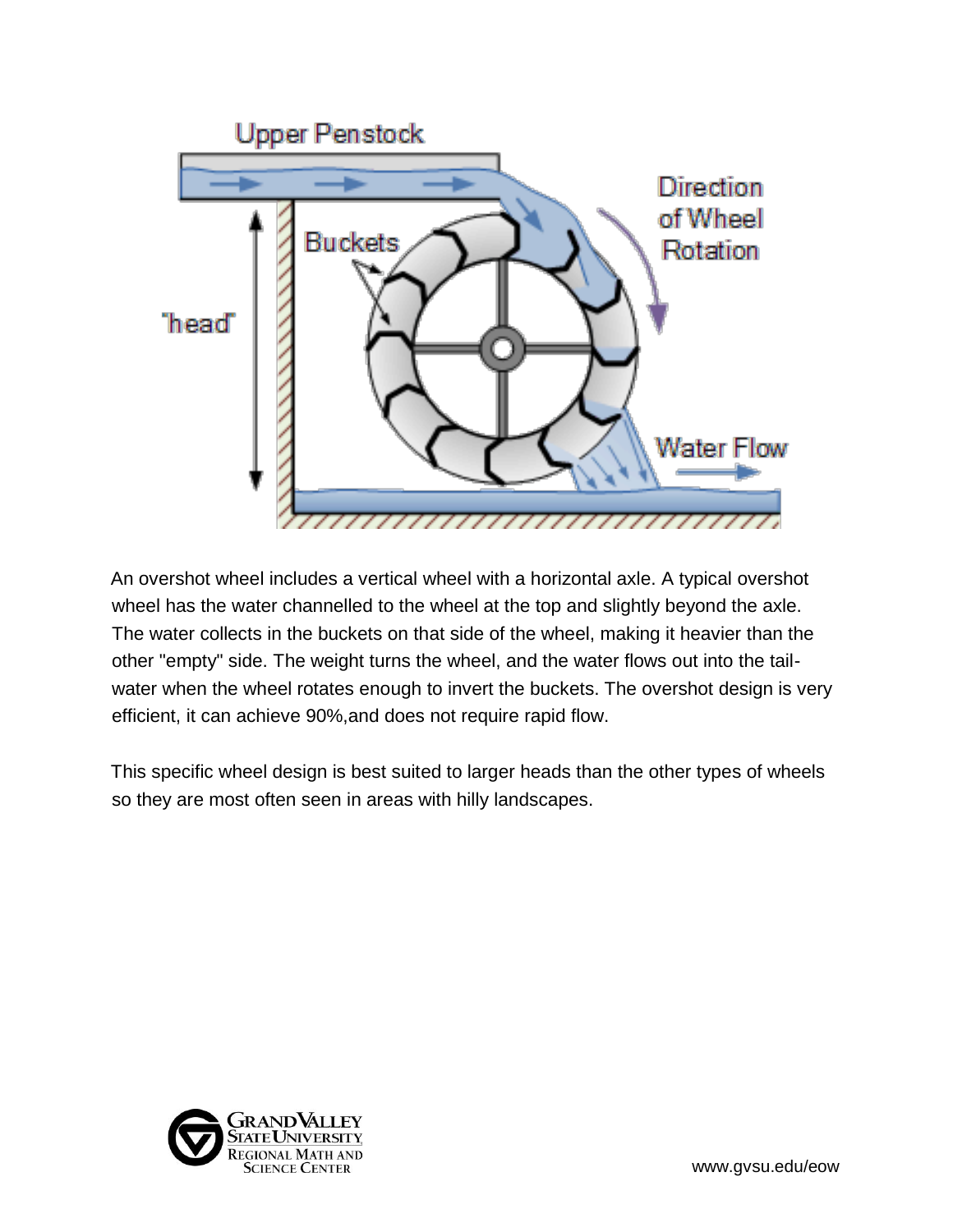## Discussion Questions

Consider the following questions and discuss them with your family and/or friends.

1. What was the purpose of the activity?

2. In your opinion, do pros of hydropower dams outweigh the cons? Why so?

3. What is one thing you learned from this that you didn't know before?

- 4. In your opinion, how could we further improve dams so that it is not a threat to the wildlife?
- 5. Do you think there could be a better source of renewable energy other than hydropower?